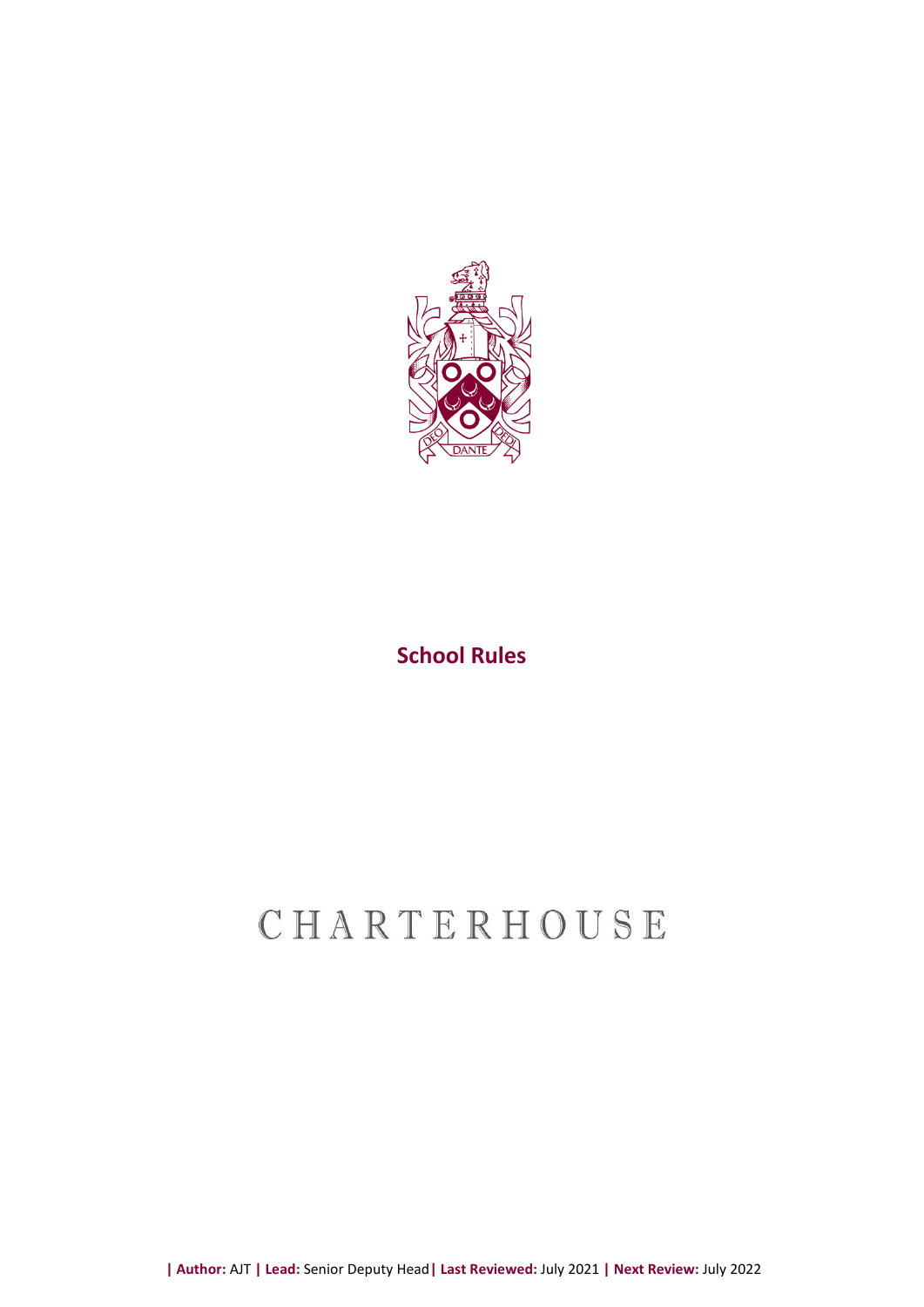

SCHOOL RULES

## C H A R T E R H O U S E

*These School Rules and the School's supporting rules, policies, protocols and codes of conduct are designed to maintain an orderly, purposeful and happy School community in which Carthusians develop and demonstrate the values of responsibility, perseverance, kindness, moral courage and open-mindedness. What follow are the general principles and rules which parents support and to which pupils are required to adhere.*

### **General Principles**

- Pupils are expected to exhibit a high standard of personal behaviour and to work to the best of their abilities at all times. Any pupil who does not do so may, after warning, be required to leave the School at any time or may not be permitted to enter the Remove or either of the Specialist years.
- The School Rules are not restricted solely to School premises and term time. Conduct, including behaviour on-line, outside School term time and off School premises may be deemed to be a breach of School Rules where that conduct has a detrimental impact on the School, its reputation or the School community.
- Breaches of these School Rules or any supporting rules, policies, protocols or codes of conduct may, when necessary, result in a sanction. Any sanction should match the severity of the breach and be issued in accordance with the School's Policy on Sanctions.
- Serious or persistent breaches of School Rules may result in the pupil being suspended from School for a period of time, with the suspension sometimes being accompanied by a final warning regarding their future in the School. For the most serious breaches of School Rules, or indeed any conduct of a pupil or parent which undermines the School's trust and confidence in that person's ability or willingness to abide by the School Rules, a pupil may be required to leave in the absence of a prior offence and final warning.
- Any decision to expel will normally only be taken following a meeting with the pupil's parents (and pupil if appropriate) at which they will be given the opportunity to respond to the evidence of the conduct concerned. Where the Head expels the pupil following such a meeting, the parents may appeal that decision using the School's Review Procedure, a copy of which will be given to them at that time.

### **Academic**

*All pupils are expected to work to the best of their ability and be committed to their studies and beyond: through wider reading and further enquiry, working beyond formal academic requirements, pupils should seek to pursue intellectual stimulation. Thereby, pupils might lay the foundations to become lifelong learners and, through good example, promote an environment in which everyone can flourish academically.*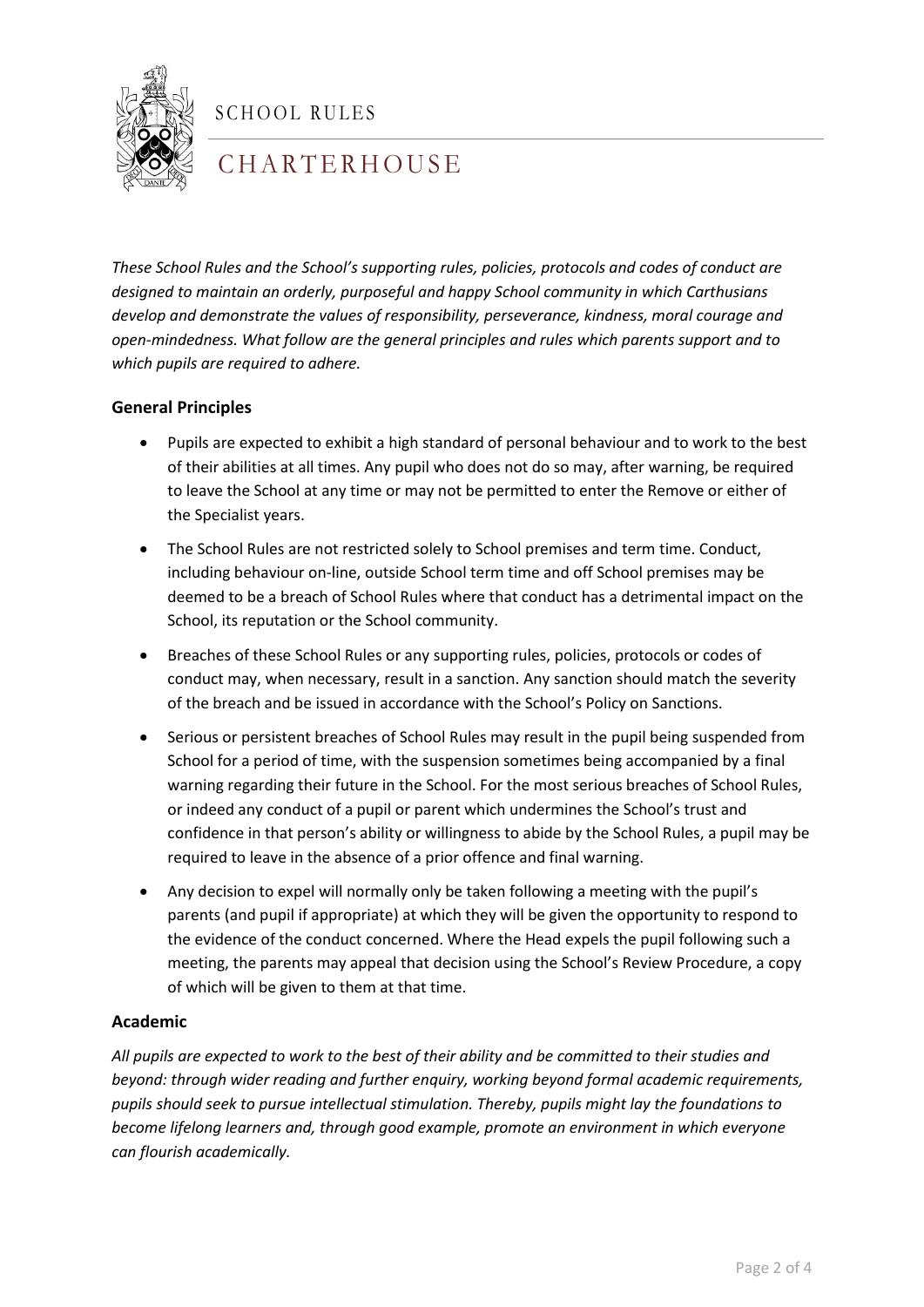

SCHOOL RULES

## C H A R T E R H O U S E

Everyone within the community has a responsibility to promote academic excellence and the love of lifelong learning: nothing should be done to undermine such an intent.

Within the hashroom and beyond, respectful behaviour to staff and other pupils is required. The highest standards of behaviour and courtesy are always expected, including punctuality and cooperation.

Attendance at hashes and other School activities, is compulsory, unless prior permission has been given by the relevant beak. It is the responsibility of the pupil to catch up with any work that has been missed.

Pupils should keep abreast of their studies, completing work to the very best of their ability in a timely fashion.

Care should be taken over academic materials, such as books from the library, text books and files: pupils should demonstrate pride in the pleasure of academic study.

Academic honesty is a requirement of all pupils: to do anything other than this is to be disrespectful of the work of others. Malpractice in all its forms is forbidden, and care should be taken to avoid plagiarism, collusion, disobedience or in any way seeking to gain an unfair advantage over others. Committing a serious act of malpractice may result in suspension and, in the case of malpractice in public examinations (including coursework and controlled assessments), any such infraction may lead to disqualification by the examination board.

The School's computer network and its devices must be used appropriately, in line with the School's IT Acceptable Use Policy.

### **Behaviour and Relationships**

*Pupils are expected to promote the happiness of the School community by being cheerful, positive and helpful in all that they do. They should always give consideration to the feelings of others and take responsibility for reporting any concerns to a member of staff.*

All pupils are expected to be honest, to act in accordance with the laws of the country and to apply common sense to all aspects of their behaviour.

Pupils are required to act in a way that protects and promotes their own and others' safety and wellbeing. Pupils should not bring anything into School that could be harmful, either to themselves or to others. There are particular rules about drug, alcohol and tobacco use which appear in separate policies. Mobile computing devices must be used responsibly and in accordance with the relevant policy.

In a close community it is particularly important to develop and maintain good relations with others. All pupils are expected to exhibit kindness, tolerance and empathy, and to show respect and care for others and their possessions. There is a separate Anti-Bullying Policy.